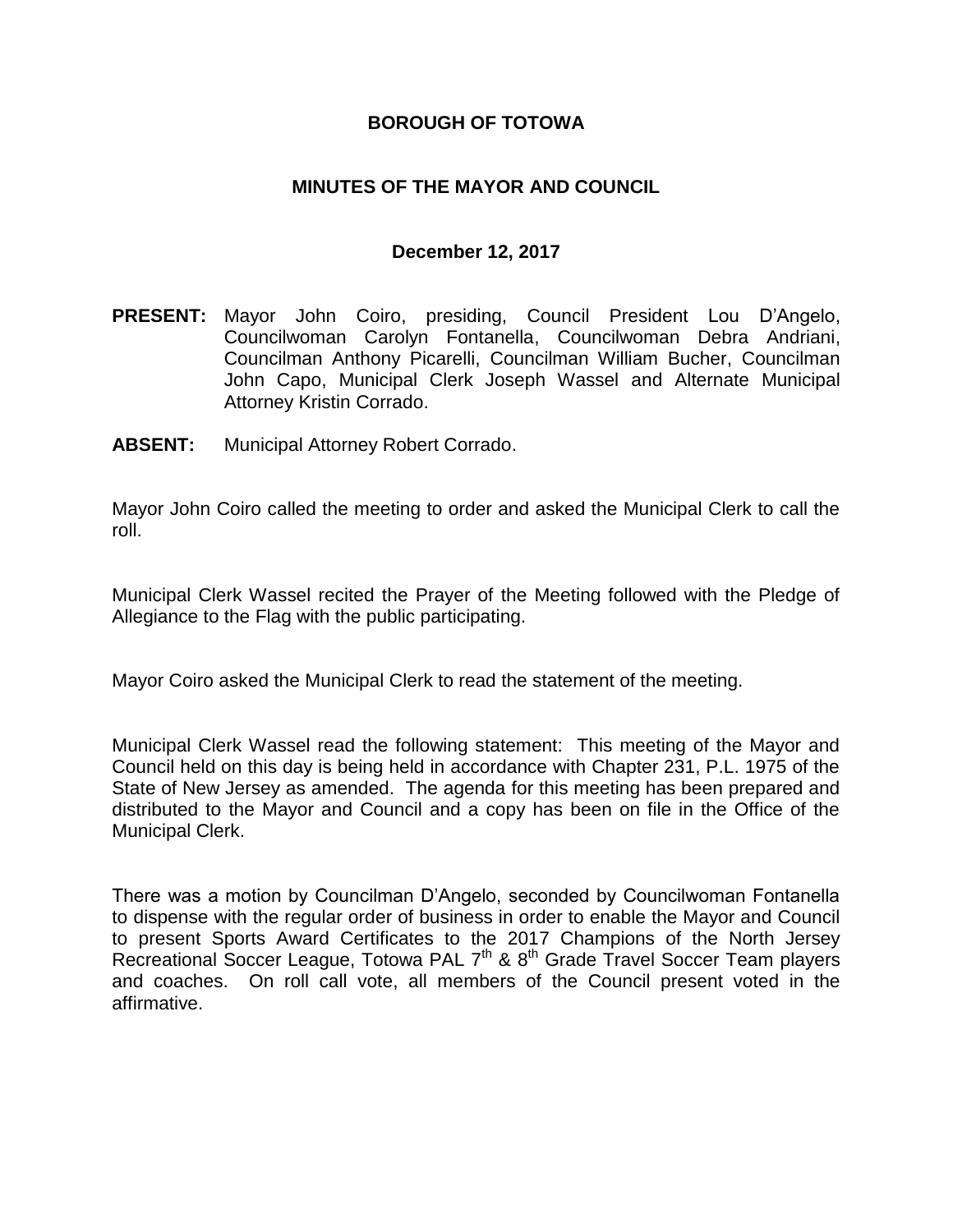Mayor Coiro went to the front of the dais and announced that it is always a pleasure when we are able to recognize and acknowledge our youth for representing Totowa so well in a good and positive way. Mayor Coiro said that it is always nice when a team from Totowa defeats another town's team, this one being Little Falls in the final. Then congratulated them on their championship and said you did a great job and we are honored to present these Sports Awards to you.

Mayor Coiro started by calling up Head Coach Sal Mancini and presenting him with a Sports Award Certificate. Coach Mancini: Thanked the Mayor and Council, his assistant coaches and players. Assistant Coach Kevin Ashworth: Stated that the league is growing and thanked Julie Alesandrelli and the whole PAL for their support. Coach Mancini: Gave a synopsis of the season and said the season was great as they finished undefeated with a 13-0 record.

Mayor Coiro then continued by calling up each player and presenting them with a Sports Award Certificate. Mayor Coiro announced that we would take a short recess. Pictures were taken.

Mayor Coiro asked if any members of the Council, the Municipal Clerk or the Municipal Attorney wished to address the Council.

There were no reports.

### CITIZENS HEARD:

Mike Mahometa, 269 Lincoln Avenue: Said that he had a couple of items: 1) The town looks great with the lighted wreaths and the tree; 2) The traffic light at Lincoln Avenue and Union Boulevard has a red light that is out; 3) Thanked the Mayor and Council for taking down the damaging trees along the property line at the recreational area at the PAL; and 4) Wished everyone a Merry Christmas.

There was a motion by Councilman D'Angelo, seconded by Councilwoman Fontanella to approve the Minutes of the Mayor and Council for the meeting of November 28, 2017. On roll call vote, all members of the Council present voted in the affirmative.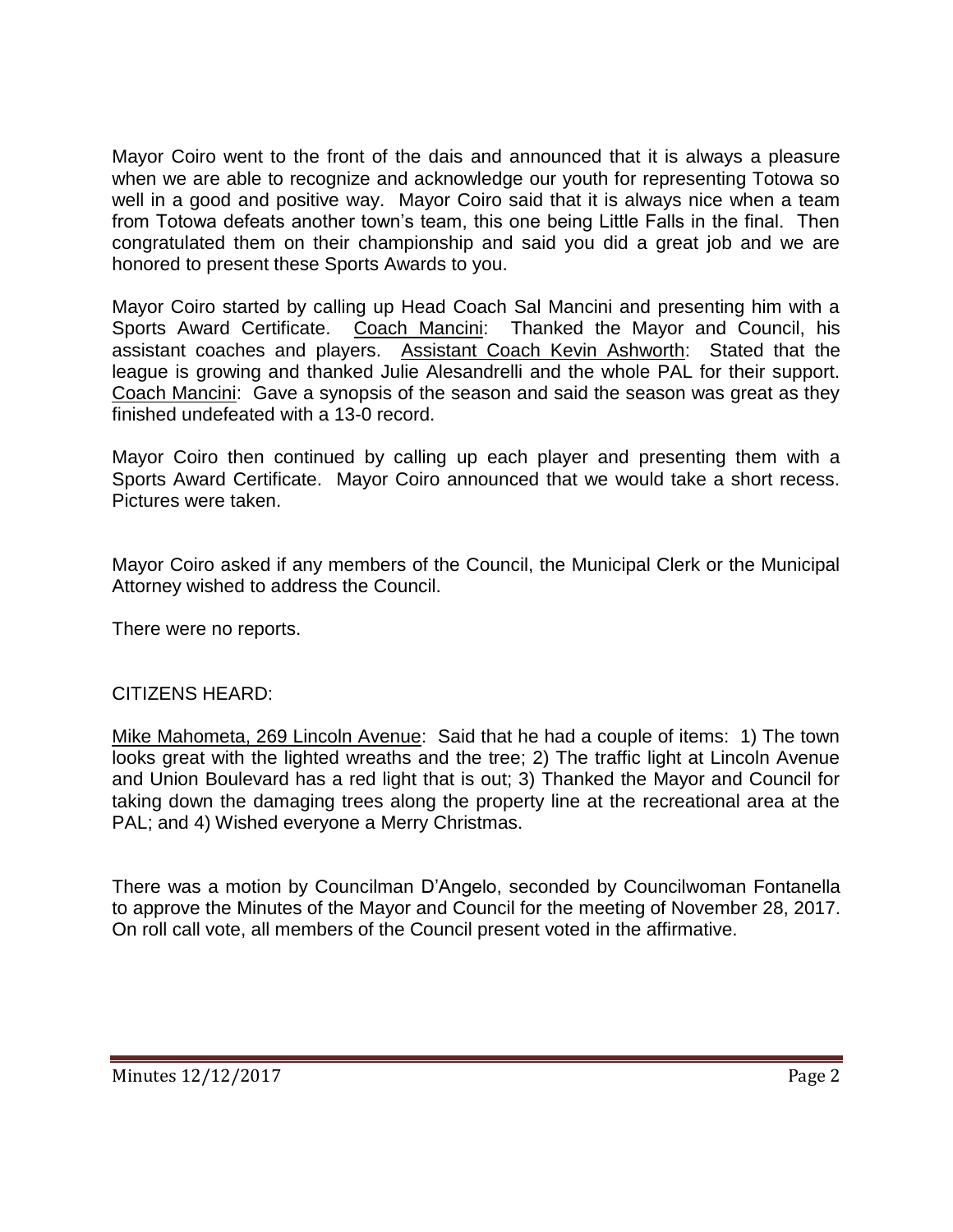# COMMITTEE ON FINANCE:

There was a motion by Councilman Picarelli, seconded by Councilman D'Angelo to approve Resolution No. 2017-25 for the payment of bills. On roll call vote, all members of the Council present voted in the affirmative.

There was a motion by Councilman Picarelli, seconded by Councilman D'Angelo to approve Resolution No. 2017-26 Authorizing Transfer Of 2017 Budget Appropriations. On roll call vote, all members of the Council present voted in the affirmative.

There was a motion by Councilman Picarelli, seconded by Councilman D'Angelo to adopt the following resolution authorizing the Treasurer to issue Senior Citizen and Veterans Deduction refunds to various property owners for 2017. On roll call vote, all members of the Council present voted in the affirmative.

## RESOLUTION

WHEREAS, the following taxpayer qualifies and is entitled to the \$250 Senior Citizen Deduction for the year 2017.

| <b>NAME</b> | BI OCK | <b>ADDRESS</b>    |
|-------------|--------|-------------------|
|             |        |                   |
| Karp, Lynn  | 138    | 21 Frances Street |

WHEREAS, the following taxpayer qualifies and is entitled to the \$250 Veteran Deduction for the year.

| <b>NAME</b> | <b>BLOCK</b> | _OT | <b>ADDRESS</b> |
|-------------|--------------|-----|----------------|
|             |              |     |                |

NOW, THEREFORE, BE IT RESOLVED, that the Mayor and Council of the Borough of Totowa authorize the Treasurer to refund \$250.00 to the aforementioned taxpayers.

There was a motion by Councilman Picarelli, seconded by Councilman D'Angelo to adopt the following Resolution Authorizing Settlement Of The 2012, 2013, 2014, 2015, 2016 And 2017 Tax Appeals Entitled 990 Riverview Drive V. Borough Of Totowa. On roll call vote, all members of the Council present voted in the affirmative.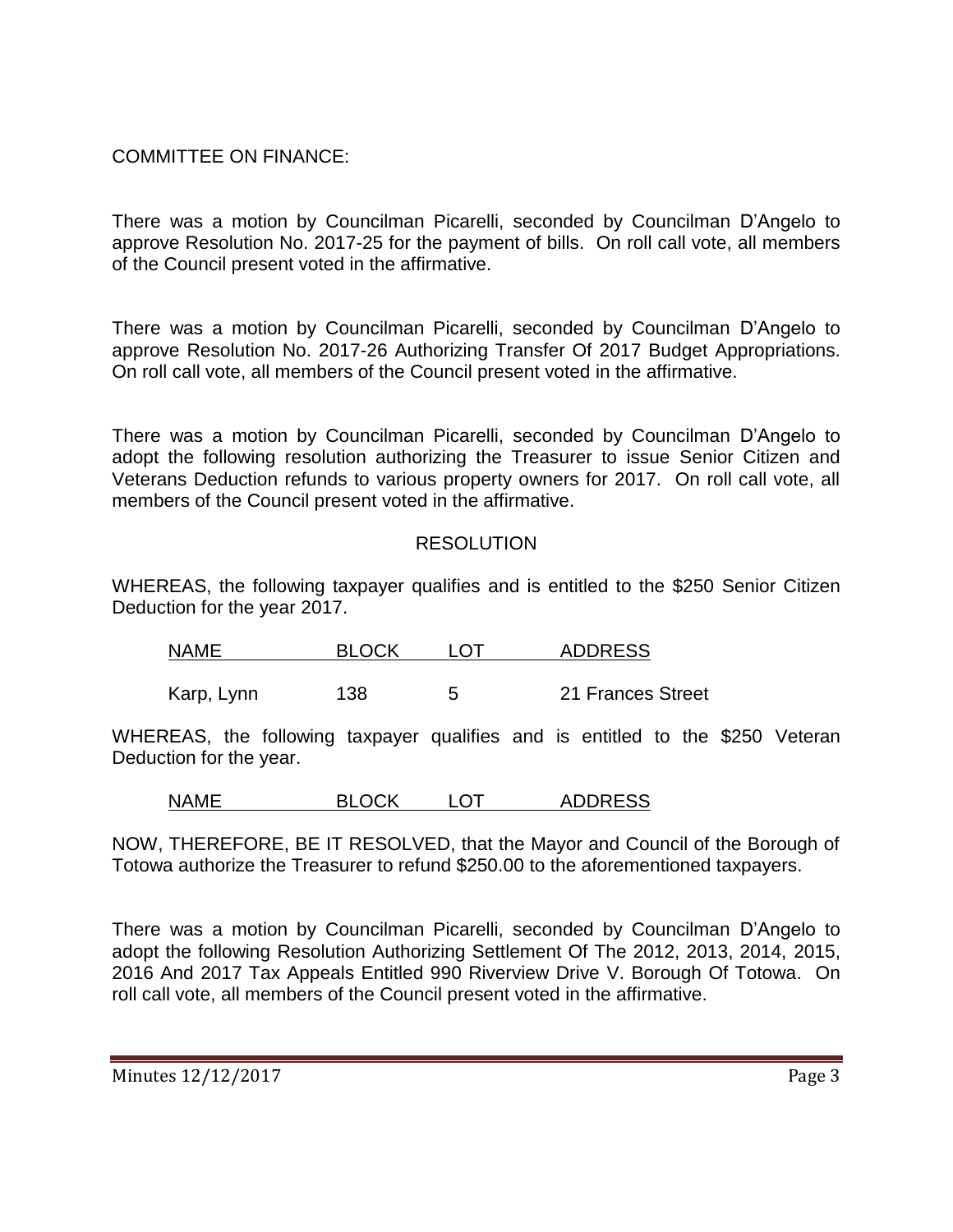# RESOLUTION NO. 121-2017

### RESOLUTION AUTHORIZING SETTLEMENT OF THE 2012, 2013, 2014, 2015, 2016 AND 2017 TAX APPEALS ENTITLED 990 RIVERVIEW DRIVE V. BOROUGH OF TOTOWA

WHEREAS, there have been appeals of the real property tax assessments for the stated tax years; and

WHEREAS, each Block and Lot listed therein was assessed at the amount stated therein; and

WHEREAS, the proposed Stipulation of Settlement, a copy of which is incorporated herein as if set forth at length, has been reviewed and recommended by the Borough Tax Assessor and Borough Tax Expert; and

WHEREAS, the settlement of these matters on the attached list are in the best interest of the Borough of Totowa.

NOW, THEREFORE, BE IT RESOLVED, by the Mayor and Council of the Borough of Totowa, New Jersey, as follows:

- 1. The Borough's Tax Appeal Attorney, Raymond B. Reddin, Esq. is authorized to execute the Stipulation of Settlement on behalf of the Borough of Totowa with respect to the tax appeals on the attached list which are currently pending in the Tax Court of New Jersey.
- 2. All municipal officials are hereby authorized to take whatever action may be necessary to implement the terms of this Resolution and authorizes the Special Tax Counsel to enter into the Stipulation of Settlement as provided by Taxpayer.

There was a motion by Councilman Picarelli, seconded by Councilman D'Angelo to adopt the following Resolution Authorizing Purchase Of Various Items Through State Contract And County Cooperative Contracts. On roll call vote, all members of the Council present voted in the affirmative.

RESOLUTION NO. 122-2017

### RESOLUTION AUTHORIZING PURCHASE OF VARIOUS ITEMS THROUGH STATE CONTRACT AND COUNTY COOPERATIVE CONTRACTS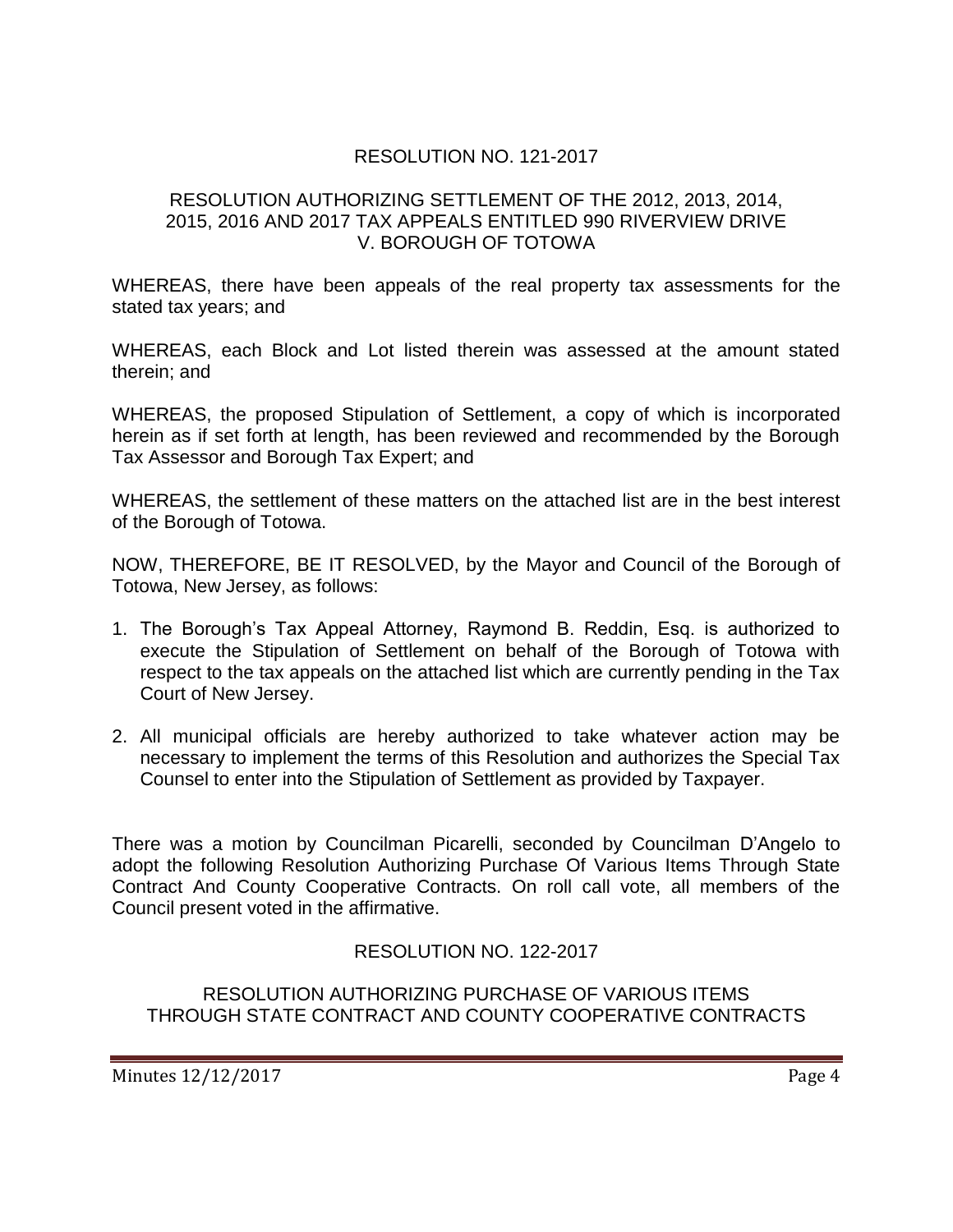WHEREAS, the different Borough of Totowa Departments have requisitioned various goods and services for 2017 pursuant to the following State Contracts, Passaic County Cooperative Contracts, Morris County Cooperative Contracts and/or Bergen County Cooperative Contracts; and

**Broadview Networks State Contract** Murphy Communications **State Contract** Rachles Michele's Oil Company State Contract

VENDOR STATE/PCC/MCC/BCC CONTRACT Cargill, Inc. **Passaic County Cooperative Contract** Constellation New Energy Passaic County Cooperative Contract Jen Electric, Inc. Morris County Cooperative Contract

WHEREAS, the Mayor and Council of the Borough of Totowa is desirous of approving said purchases in accordance with the terms of the various State Contracts and County Cooperative Agreements; and

WHEREAS, the Mayor and Council is also desirous of authorizing these purchases from the State Contracts and County Cooperative's throughout calendar year 2017, subject to appropriate procurement controls and availability of funds; and

WHEREAS, the Finance and Administration Committee has considered this matter and recommended this resolution to the Mayor and Council for adoption.

NOW, THEREFORE, BE IT RESOLVED, by the Mayor and Council of the Borough of Totowa that it hereby authorizes the purchase of the goods and/or services described above in accordance with the terms of the applicable State Contracts or County Cooperative Contracts.

BE IT FURTHER RESOLVED that the Municipal Clerk and all other necessary officers and employees be and hereby are authorized and directed to take such further actions and sign such documents as are necessary to effectuate the purpose of this resolution, including but not limited to issuance of an appropriate Purchase Order.

There was a motion by Councilman Picarelli, seconded by Councilman D'Angelo to adopt the following Resolution Approving Disposal Services For Vegetative Waste Recycling. On roll call vote, all members of the Council present voted in the affirmative.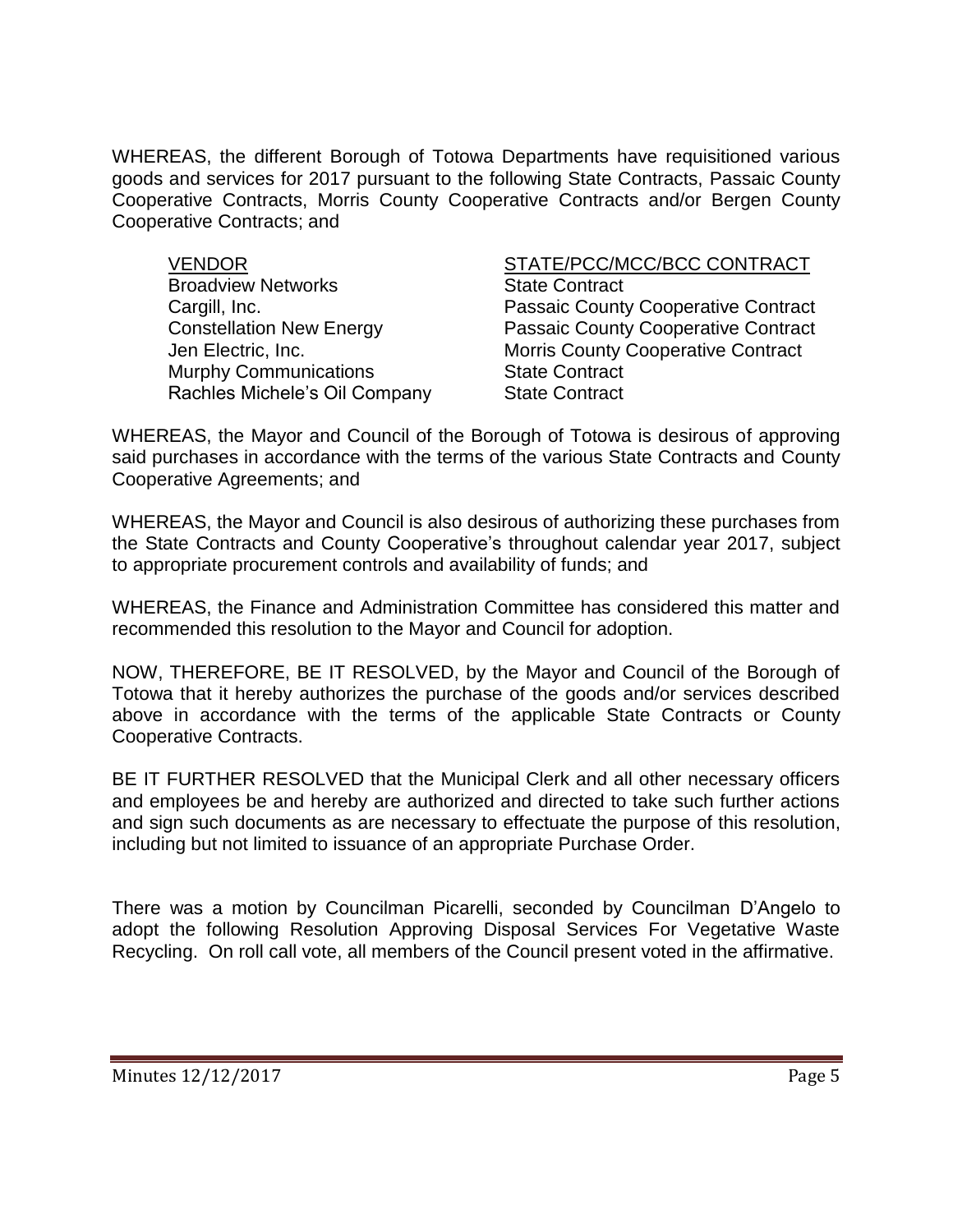# RESOLUTION NO. 123-2017

## RESOLUTION APPROVING DISPOSAL SERVICES FOR VEGETATIVE WASTE RECYCLING

WHEREAS, the Mayor and Council of the Borough of Totowa need to dispose of the Borough's residential and municipal vegetative waste at a facility that is licensed and permitted by the State of New Jersey Department of Environmental Protection ("DEP"); and

WHEREAS, the Borough of Totowa solicits proposals from licensed and permitted disposal facilities that will dispose of vegetative materials including but not limited to leaves, brush, tree parts, stumps, wood chips and grass; and

WHEREAS, Environmental Renewal, LLC, 27 Andrews Drive, Woodland Park, New Jersey 07424 has submitted a proposal to dispose of vegetative waste at their facility in accordance with their Municipal Rate Schedule, a copy of which is on file in the office of the Borough of Totowa Municipal Clerk; and

WHEREAS, these services were utilized during the year 2017; and

WHEREAS, pursuant to the applicable New Jersey State laws, the authorization of this service may be authorized as an exception to public bidding in accordance with the Local Public Contract Law as set forth in N.J.S.A 40A:11-5, et seq.

NOW, THEREFORE, BE IT RESOLVED, that the Mayor and Council of the Borough of Totowa do hereby authorize the Borough of Totowa to utilize Environmental Renewal, LLC for the disposal of vegetative waste for the Borough of Totowa in accordance with the Fee Schedule set forth in their proposal.

BE IT FURTHER RESOLVED, that the Mayor and Council of the Borough of Totowa do hereby authorize the Municipal Clerk to execute any and all necessary instruments relating thereto.

A letter from the Happy Seniors and Totowa Seniors thanking the Mayor and Council for their annual contribution was received and filed.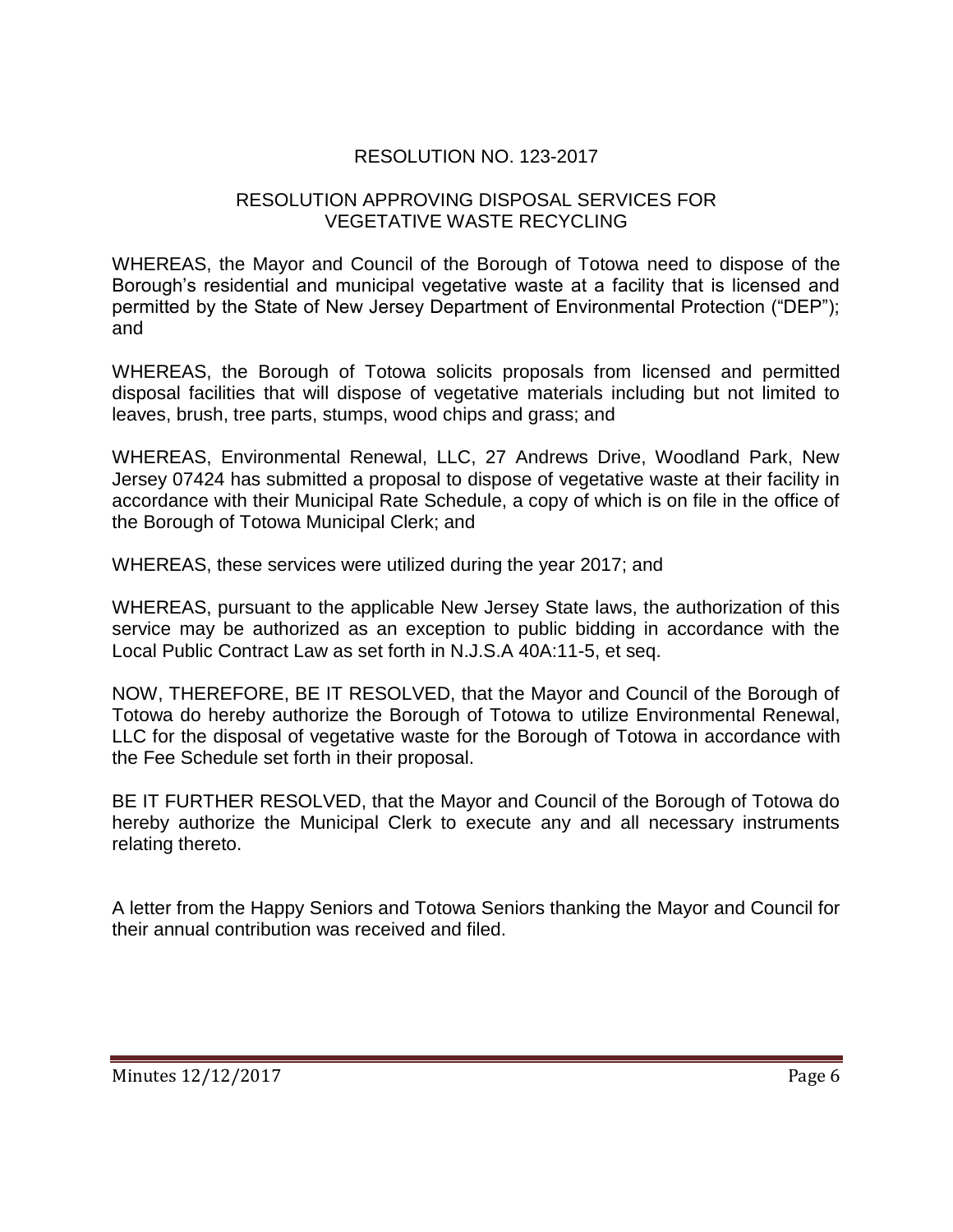COMMITTEE ON PUBLIC SAFETY:

There was a motion by Councilman D'Angelo, seconded by Councilwoman Fontanella to accept the results of the election and confirm Richard Schopperth as Fire Chief of the Borough of Totowa Fire Department. On roll call vote, all members of the Council present voted in the affirmative.

COMMITTEE ON PUBLIC WORKS:

A letter from the Passaic Valley Water Commission advising that water rates will increase 2%, effective January 1, 2018 was received and filed.

COMMITTEE ON ENGINEERING & PUBLIC PROPERTY:

There was a motion by Councilwoman Fontanella, seconded by Councilwoman Andriani to adopt the following Resolution Authorizing Safety Installations At The Borough Of Totowa Municipal Complex. On roll call vote, all members of the Council present voted in the affirmative.

RESOLUTION NO. 124-2017

## RESOLUTION AUTHORIZING SAFETY INSTALLATIONS AT THE BOROUGH OF TOTOWA MUNICIPAL COMPLEX

WHEREAS, the Chief of the Borough of Totowa Police Department has recommended that a bullet proof door be installed at the Police Department Records Office and a bullet proof pass through window be installed at the Municipal Court Office; and

WHEREAS, both offices are located at the Borough of Totowa Municipal Complex; and

WHEREAS, the Mayor and Council of the Borough of Totowa support the undertaking of all safety precautions for members of the Borough of Totowa Police Department and Municipal employees; and

WHEREAS, the Borough of Totowa Police Chief did solicit proposals for the installation of a bullet proof door and pass through window at the Borough of Totowa Municipal Complex; and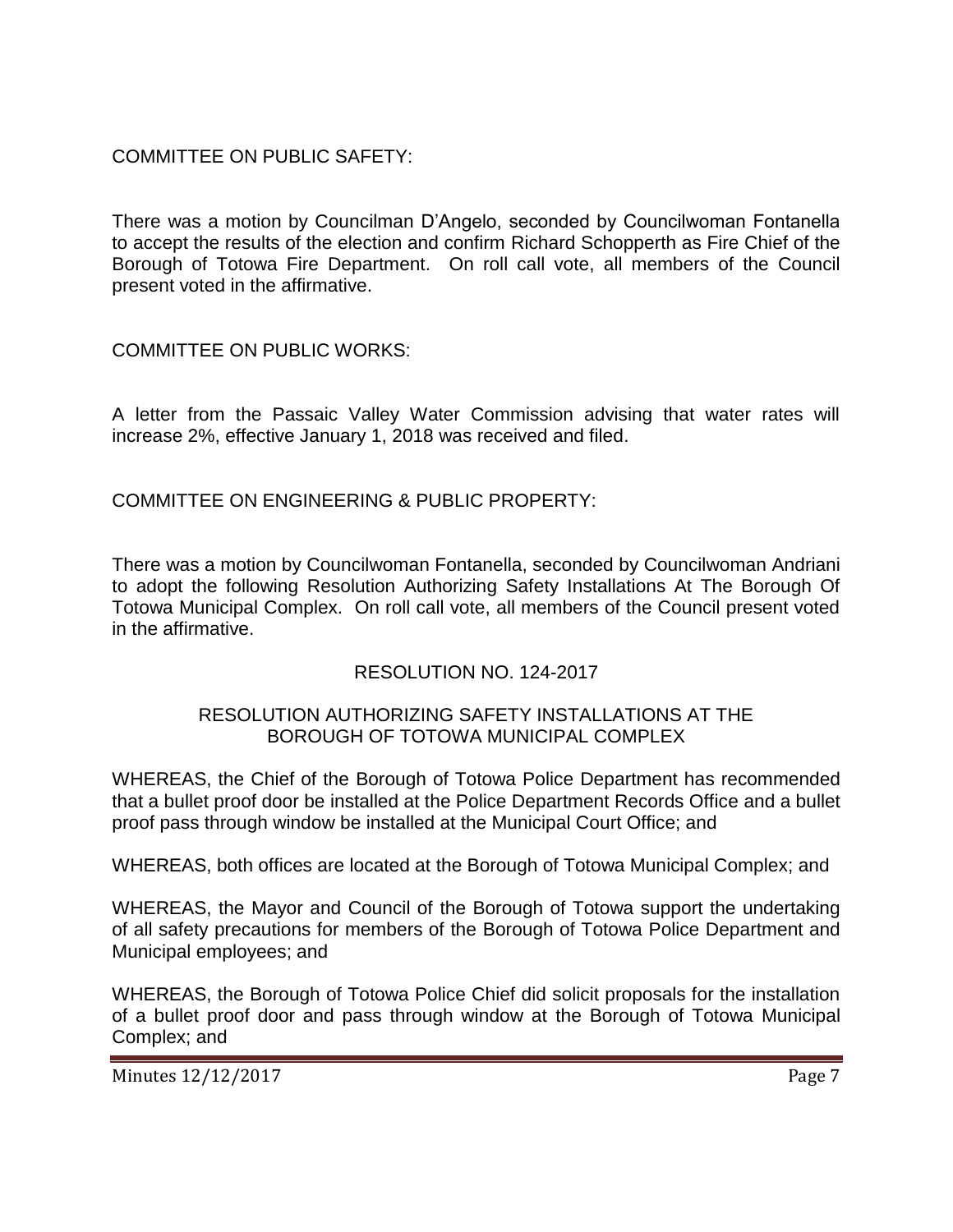WHEREAS, Accurate Door & Hardware, 10 West End Road, Totowa, New Jersey 07512 submitted a quote for the purchase and installation of a custom bullet proof door and custom bullet proof window for the sum on \$8,830.00, a copy of which is on file in the office of the Borough of Totowa Municipal Clerk; and

WHEREAS, the Mayor and Council of the Borough of Totowa desire to authorize this purchase, installation and all related services; and

WHEREAS, pursuant to the applicable New Jersey State laws, this purchase and installation may be authorized without public bidding.

NOW, THEREFORE, BE IT RESOLVED, that the Mayor and Council of the Borough of Totowa do hereby accept the proposal of Accurate Door & Hardware for the purchase and installation of a custom bullet proof door and custom bullet proof window for the sum on \$8,830.00.

BE IT FURTHER RESOLVED, that the Mayor and Council of the Borough of Totowa do hereby authorize Accurate Door & Hardware to perform the professional services as set forth in their proposal.

BE IT FURTHER RESOLVED, that the Mayor and Municipal Council of the Borough of Totowa do hereby authorize the Municipal Clerk and Police Chief to execute any and all instruments relating thereto.

There was a motion by Councilwoman Fontanella, seconded by Councilwoman Andriani to adopt the following resolution authorizing the Mayor to execute the Statements of Consent—NJDEP Form WQM-003 on behalf of the Borough of Totowa for G.O.M. Real Estate Investment, LLC, 95 Shepherds Lane, Block 11, Lot 9.01. On roll call vote, all members of the Council present voted in the affirmative.

# RESOLUTION NO. 125-2017

WHEREAS, G.O.M. Real Estate Investment, LLC, 95 Shepherds Lane, Totowa, New Jersey, 07512, Block 11, Lot 9.01 was granted approval to construct a multi-family development consisting of 54 residential units; and

WHEREAS, G.O.M. Real Estate Investment, LLC, is required to apply to the New Jersey Department of Environmental Protection (NJDEP) for a Treatment Works Approval (TWA) for a sewer extension permit to install 932 linear feet of new sanitary sewer main to service the development; and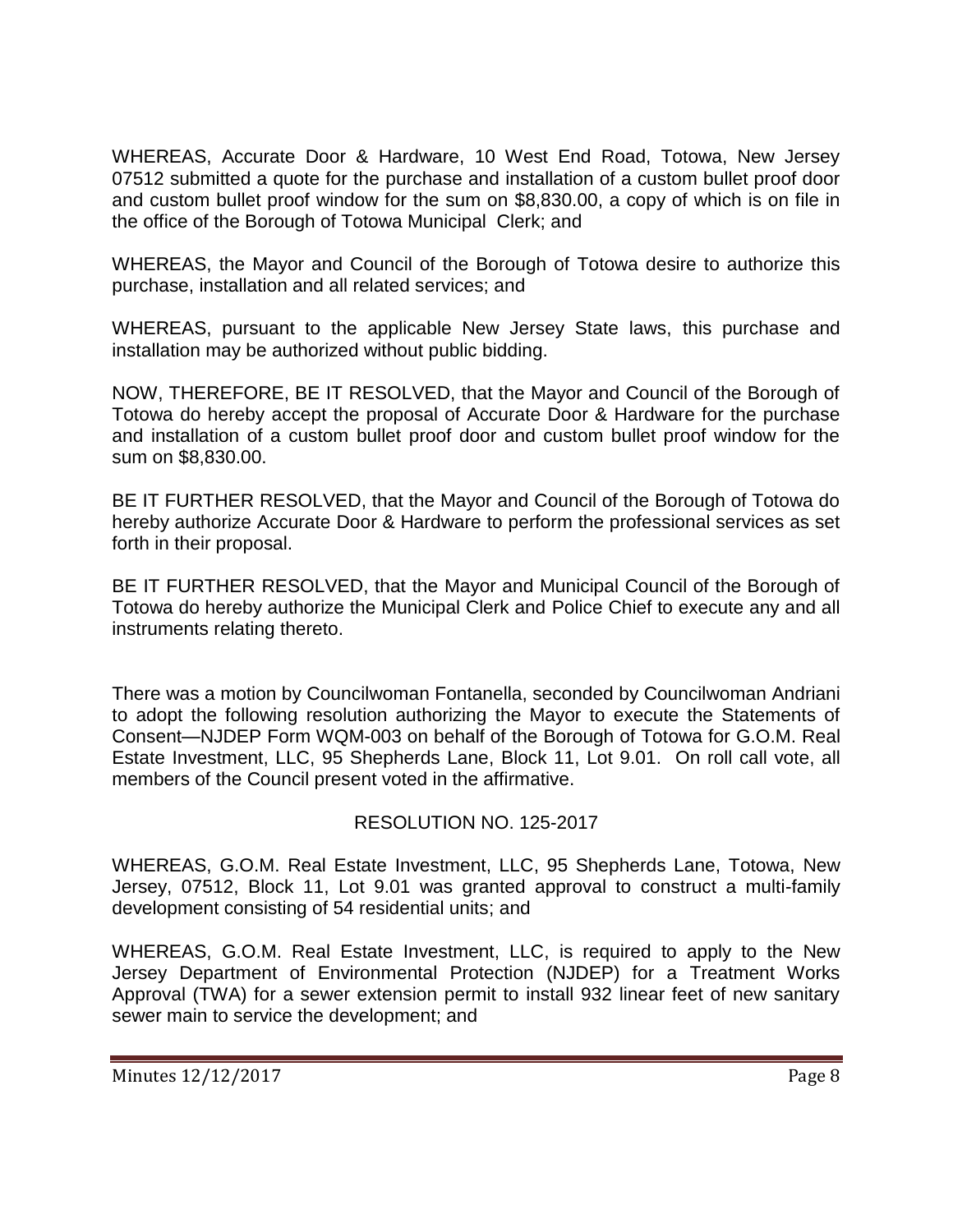WHEREAS, the proposed sanitary sewer improvements are to be privately owned; and

WHEREAS, the Treatment Works Approval (TWA) permit application has been reviewed and approved by the Borough Engineer.

NOW, THEREFORE, BE IT RESOLVED, by the Borough Council of the Borough of Totowa, County of Passaic, State of New Jersey that the Mayor of the Borough of Totowa be and is hereby authorized to execute the Statements of Consent – NJDEP Form WQM-003 on behalf of the Borough of Totowa.

There was a motion by Councilwoman Fontanella, seconded by Councilwoman Andriani to adopt the following Resolution To Terminate The Lease Agreement Between The Borough of Totowa And Southport, LLC For Property Identified As Lot 2, Block 170.02, Parcel "C". On roll call vote, all members of the Council present voted in the affirmative.

# RESOLUTION NO. 126-2017

## RESOLUTION TO TERMINATE THE LEASE AGREEMENT BETWEEN THE BOROUGH OF TOTOWA AND SOUTHPORT, LLC FOR PROPERTY IDENTIFIED AS LOT 2, BLOCK 170.02, PARCEL "C"

WHEREAS, the Borough of Totowa is the owner of real property located on Maltese Drive and identified as Lot 2, Block 170.02 on the official tax map of the Borough of Totowa; and

WHEREAS, the Mayor and Council of the Borough had determined that this property is not needed for public use; and

WHEREAS, by Resolution No. 38-2016 dated February 23, 2016, the Mayor and Council of the Borough of Totowa authorized the public leasing of a portion of the property located on Maltese Drive identified as Lot 2, Block 170.02 on the official tax map of the Borough of Totowa hereinafter referred to as Parcel "C"; and

WHEREAS, by Resolution No. 114-2016 dated July 26, 2016, the Mayor and Council of the Borough of Totowa authorized the Borough of Totowa to enter into a lease agreement with Southport, LLC, 216 Terrace Lake Drive, Butler, New Jersey 07405 for a five (5) year lease for Parcel "C"; and

WHEREAS, Southport LLC had submitted an application to the Borough of Totowa Board of Adjustment for a variance in connection with a proposed business on the leased property; and

Minutes 12/12/2017 Page 9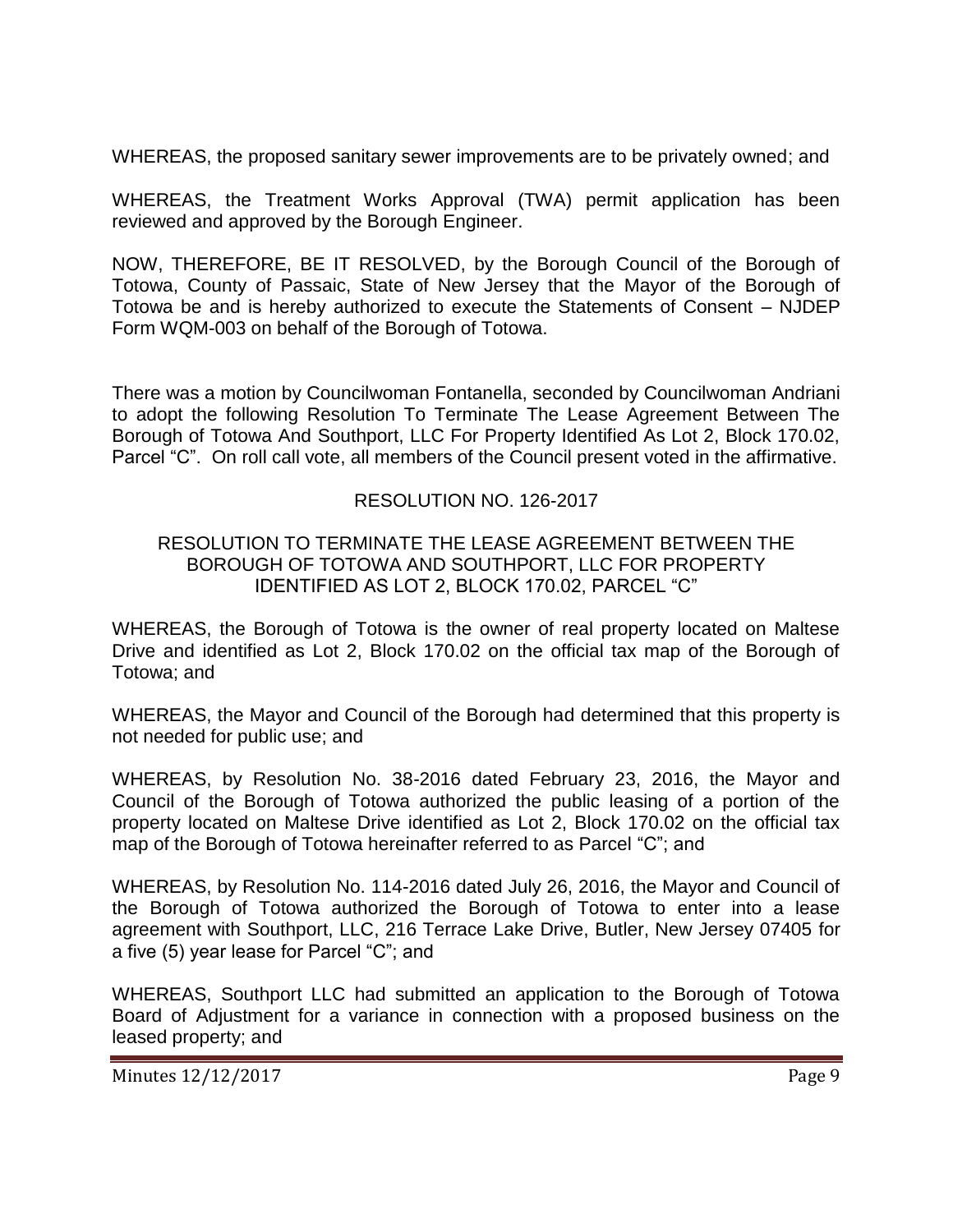WHEREAS, by letter dated December 7, 2017, Southport, LLC withdrew their application before the Borough of Totowa Board of Adjustment and have further advised that they will not proceed with the proposed business on the leased premises; and

WHEREAS, since Southport, LLC has advised that they will not proceed with the proposed business on the leased parcel, the Mayor and Council of the Borough of Totowa have agreed to terminate the lease agreement with Southport, LLC.

NOW, THEREFORE, BE IT RESOLVED, that the Mayor and Council of the Borough of Totowa do hereby authorize the termination of the lease agreement with Southport, LLC for a five (5) year lease for the real property located on Maltese Drive and identified as Lot 2, Block 170.02 on the official tax map of the Borough of Totowa and referred to as Parcel "C".

# COMMITTEE ON LIAISON & INSPECTION:

There was a motion by Councilwoman Andriani, seconded by Councilman Bucher to adopt the following Resolution Authorizing The Submission Of A New Jersey Department Of Environmental Protection Green Communities Grant. On roll call vote, all members of the Council present voted in the affirmative.

# RESOLUTION NO. 127-2017

### RESOLUTION AUTHORIZING THE SUBMISSION OF A NEW JERSEY DEPARTMENT OF ENVIRONMENTAL PROTECTION GREEN COMMUNITIES GRANT

WHEREAS, the Governing Body of the Borough of Totowa desires to further the public interest by obtaining a New Jersey Department of Environmental Protection – Green Communities Grant in the amount of approximately \$2,125 to fund the following project:

Development of a 2019-2023 Community Forestry Management Plan

WHEREAS, the governing body resolves that John Coiro, Mayor, or the successor to the office of the Mayor, is authorized (a) to make an application for such a grant, (b) if awarded, to execute a grant agreement with the State for a grant in an amount not more than \$2,125 and (c) to execute any amendments thereto, as well as any amendments thereto which do not increase the Grantee's obligations.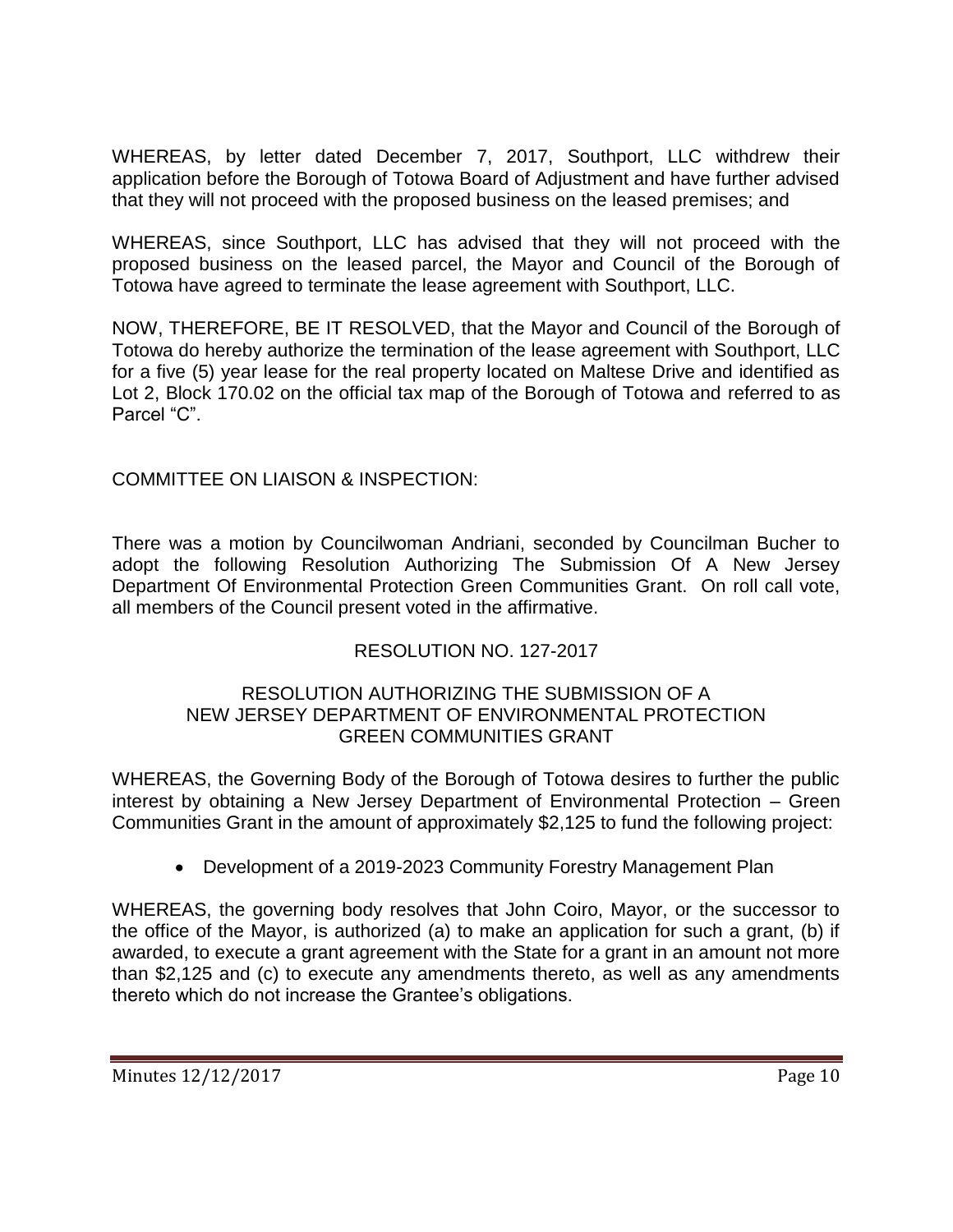WHEREAS, the governing body authorizes and accepts the 100% matching requirement with in-kind services associated with a grant award.

WHEREAS, The Borough of Totowa agrees to comply with all applicable federal, State, and municipal laws, rules, and regulations in its performance pursuant to the agreement.

NOW, THEREFORE, BE IT RESOLVED, that the Mayor and Council of the Borough of Totowa do hereby confirm endorsement of the aforesaid project.

There was a motion by Councilwoman Andriani, seconded by Councilman Bucher to adopt the following Resolution Authorizing Municipal Attorney To Prepare Developer's Agreement For The Project Known As Sunset Ridge Development, LLC For Property Known And Designated As Block 2, Lots 1, 2, 3 & 4 And Block 3, Lots 1, 1.01, 3, 6, 7 & 8 And Located At 617 Preakness Avenue, Totowa. On roll call vote, all members of the Council present voted in the affirmative.

# RESOLUTION NO. 128-2017

### RESOLUTION AUTHORIZING THE MUNICIPAL ATTORNEY TO PREPARE DEVELOPER'S AGREEMENT FOR THE PROJECT KNOWN AS SUNSET RIDGE DEVELOPMENT, LLC FOR PROPERTY KNOWN AND DESIGNATED AS BLOCK 2, LOTS 1, 2, 3 & 4 AND BLOCK 3, LOTS 1, 1.01, 3, 6, 7 & 8 AND LOCATED AT 617 PREAKNESS AVENUE, TOTOWA

WHEREAS, Sunset Ridge Development, LLC, (hereinafter "Sunset Ridge") is the owner of real property commonly known and designated as Block 2, Lots 1, 2, 3 & 4 and Block 3, Lots 1, 1.01, 3, 6, 7 & 8 on the official Tax Assessment Map of the Borough of Totowa and is located at 617 Preakness Avenue in the I-3 Restricted Industry District; and

WHEREAS, Sunset Ridge has filed an application for development with the Borough of Totowa Zoning Board of Adjustment for preliminary and final site plan approval for the 617 Preakness Avenue property; and

WHEREAS, Sunset Ridge was seeking approval to construct a 48 unit multi-family development; and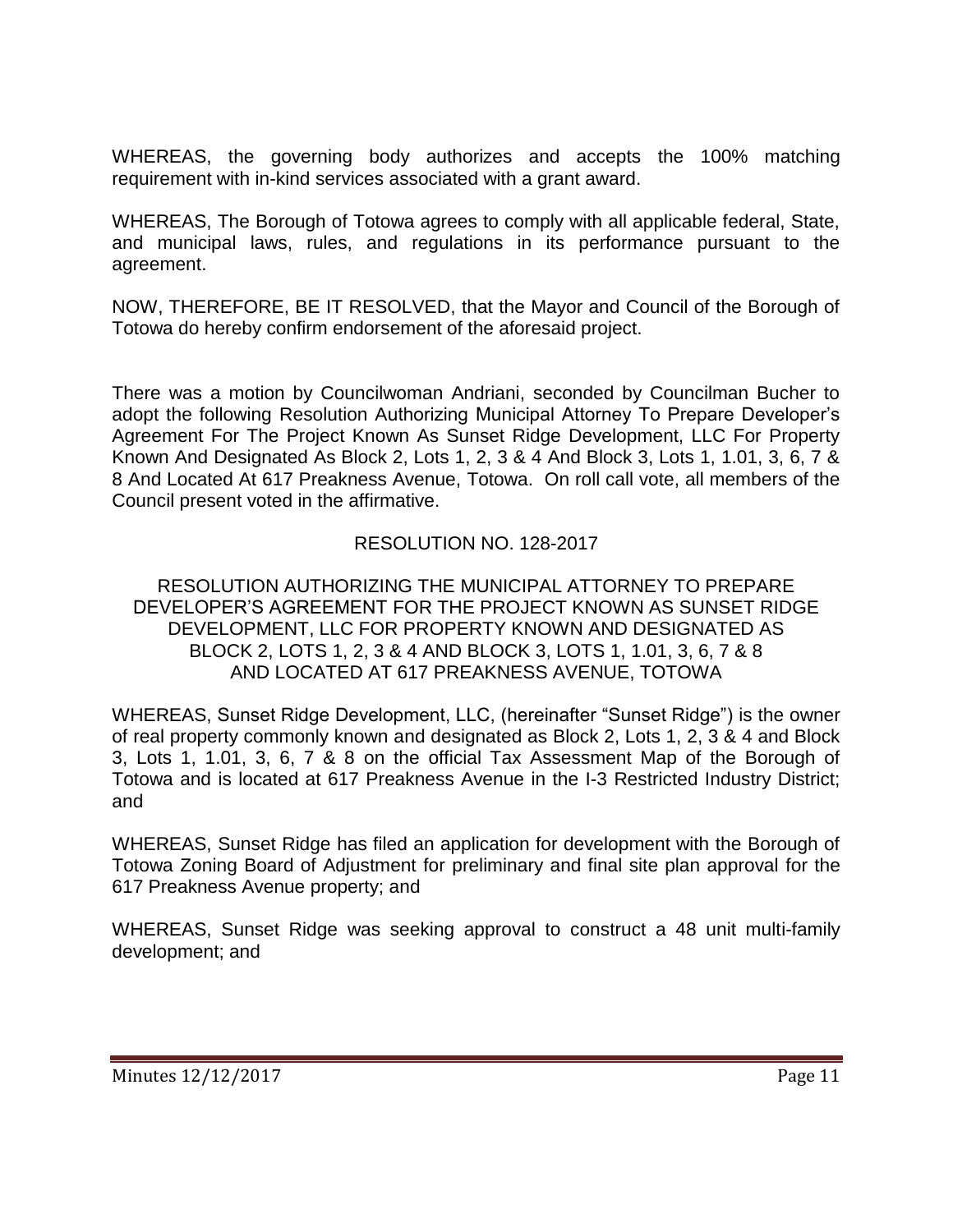WHEREAS, the Borough of Totowa Zoning Board of Adjustment at its public meetings held on June 8, 2016 and July 13, 2016 granted the preliminary and final site plan approval for the application filed by Sunset Ridge for the 617 Preakness Avenue property, subject to certain conditions and restrictions; and

WHEREAS, one of the conditions of the approval granted by the Borough of Totowa Zoning Board of Adjustment was the requirement that Sunset Ridge enter into a Developer's Agreement with the Borough of Totowa.

NOW, THEREFORE, BE IT RESOLVED, that the Mayor and Council of the Borough of Totowa do hereby authorize the Borough of Totowa Municipal Attorney to prepare a Developer's Agreement between the Borough of Totowa and Sunset Ridge Development, LLC.

There was a motion by Councilwoman Andriani, seconded by Councilman Bucher to adopt the following Resolution Authorizing Municipal Attorney To Prepare Developer's Agreement For The Project Known As G.O.M. Real Estate Investment, LLC For Property Known And Designated As Block 11, Lot 9.01 And Located At 95 Shepherds Lane, Totowa. On roll call vote, all members of the Council present voted in the affirmative.

# RESOLUTION NO. 129-2017

### RESOLUTION AUTHORIZING THE MUNICIPAL ATTORNEY TO PREPARE DEVELOPER'S AGREEMENT FOR THE PROJECT KNOWN AS G.O.M. REAL ESTATE INVESTMENT, LLC FOR PROPERTY KNOWN AND DESIGNATED AS BLOCK 11, LOT 9.01 AND LOCATED AT 95 SHEPHERDS LANE, TOTOWA

WHEREAS, G.O.M. Real Estate Investment, LLC (hereinafter "G.O.M. Real Estate") is the owner of real property commonly known and designated as Block 11, Lot 9.01 on the official Tax Assessment Map of the Borough of Totowa and is located at 95 Shepherds Lane in the R-AH-2 Affordable Housing-2 Zone District; and

WHEREAS, G.O.M. Real Estate has filed an application for development with the Borough of Totowa Planning Board for preliminary and final site approval for the 95 Shepherds Lane property; and

WHEREAS, G.O.M. Real Estate was seeking approval to construct 4 buildings containing 54 dwelling units; and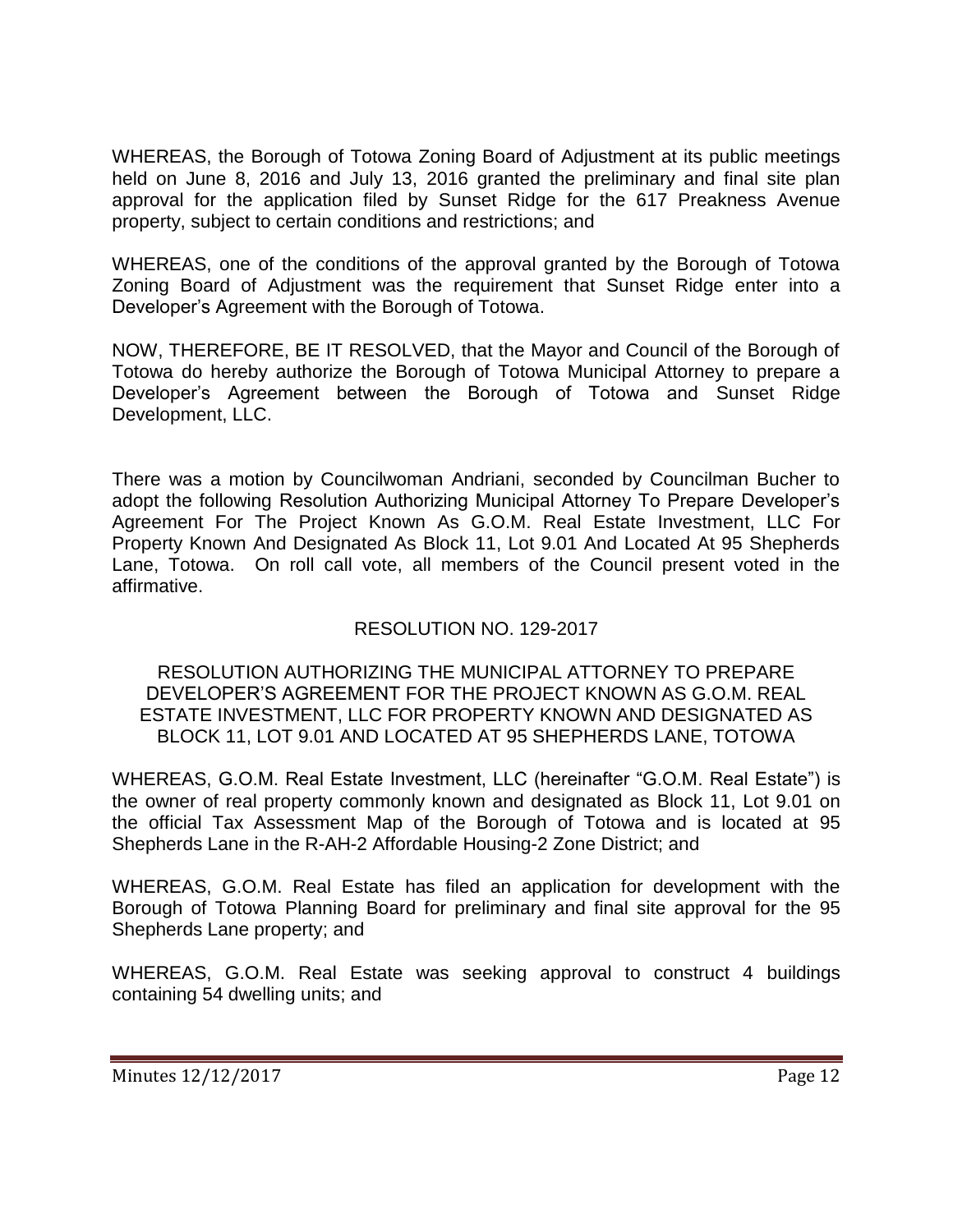WHEREAS, the Borough of Totowa Planning Board at its public meetings held on April 27, 2017 and May 25, 2017 granted preliminary and final site approval for the application filed by G.O.M. Real Estate for the 95 Shepherds Lane property, subject to certain conditions and restrictions; and

WHEREAS, one of the conditions of the approval granted by the Borough of Totowa Planning Board was the requirement that G.O.M. Real Estate enter into a Developer's Agreement with the Borough of Totowa.

NOW, THEREFORE, BE IT RESOLVED, that the Mayor and Council of the Borough of Totowa do hereby authorize the Borough of Totowa Municipal Attorney to prepare a Developer's Agreement between the Borough of Totowa and G.O.M. Real Estate Investment, LLC.

COMMITTEE ON LEGISLATION & ORDINANCES:

There was a motion by Councilman Capo, seconded by Councilman Picarelli to adopt the following Proclamation In Honor And Recognition Of Eagle Scout Arjun Chari. On roll call vote, all members of the Council present voted in the affirmative.

### PROCLAMATION IN HONOR AND RECOGNITION OF EAGLE SCOUT ARJUN CHARI

WHEREAS, Arjun Chari, a member of Boy Scout Troop 26, has earned the status of Eagle Scout; and

WHEREAS, Arjun has served the Boy Scouts in an exemplary manner and is deserving of the honor bestowed upon him; and

WHEREAS, for Arjun's Eagle Scout Leadership Project he decided to build a shed to house the trash bins on Killian Place for St. Francis School; and

WHEREAS, after consulting with the school, his Leadership Project grew into a much larger shed for all types of outdoor equipment. He and a crew of scouts, leaders, family and friends pitched in, and together the project came together, and the shed is now located next to the garage in the parking lot at St. James Church; and

WHEREAS, Arjun serves as an example to youth through his high level of personal achievement, leadership and community service and we are very proud that Arjun is a member of our community; and